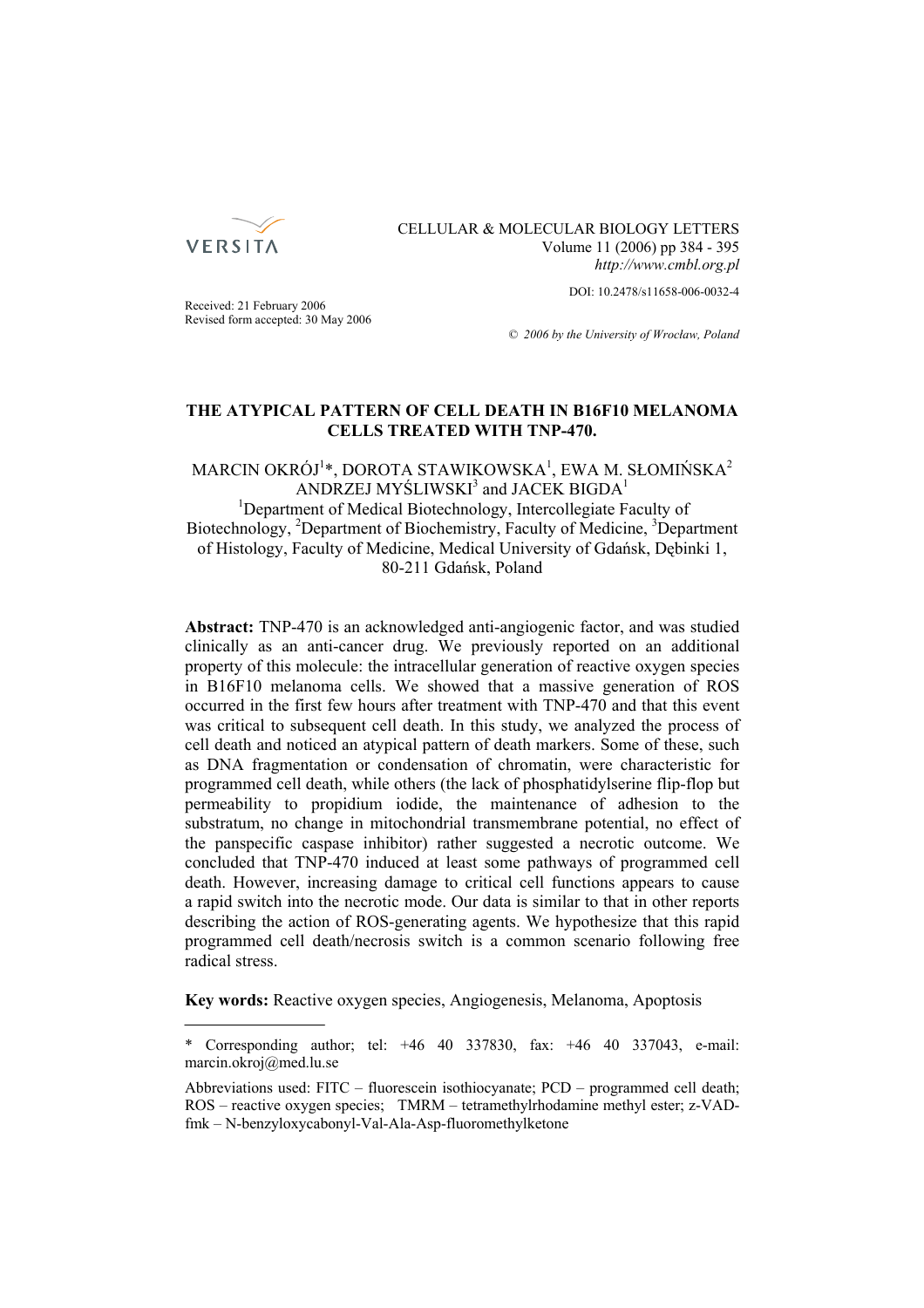## CELLULAR & MOLECULAR BIOLOGY LETTERS 385

#### **INTRODUCTION**

TNP-470 is a semisynthetic derivative of the fungal alkaloid fumagillin. Both substances possess anti-angiogenic properties and inhibit the proliferation of endothelial cells via the p53/p21 pathway [1, 2]. Having a relatively low toxicity compared to its parental molecule, TNP-470 became apparent as a promising compound for anticancer therapy. To date, over 200 papers have been published describing the TNP-470-induced inhibition of tumor growth. In an experimental model of cancer, TNP-470 was able to yield improvements up to and including complete remission of primary tumors and metastases [3]. Several biological effects of TNP-470 such as growth inhibition or changes in protein expression were reported for non-endothelial cells; however, their mechanisms were not investigated [4-7]. We previously described a novel activity of TNP-470, namely the rapid induction of B16F10 melanoma cell death, and found that reactive oxygen species (ROS) generation was responsible for this cytotoxic effect of the drug [8]. Fatal damage such as membrane permeabilisation was detected within the first few hours of TNP-470 treatment, depending on the culture medium or drug concentration. Investigating the mechanism of action of TNP-470, we tried to identify if the induced cell death had a programmed or spontaneous character. To answer this question, we analyzed some markers which can be used to differentiate between programmed cell death (PCD) and necrosis, for example intranucleosomal DNA degradation [9], the presence of phosphatidylserine in the cell membrane outer leaflet [10], chromatin condensation [11], cell adhesion [12], mitochondrial transmembrane potential [13], and changes in the volume and granulation of the cells [14]. Moreover, we monitored intracellular ATP concentration and the influence of a panspecific caspase inhibitor [15] on the survival of cells treated with TNP-470.

#### **METHODS**

### **Cell culture**

B16F10 (murine melanoma) cells were provided by Dr. Ewa Augustin from the Gdansk University of Technology, Poland. Cells were cultured in F10 HAM medium (Gibco, Paisley, UK) supplemented with 10% fetal bovine serum (Gibco), 100 μg/ml of streptomycin and 100 μg/ml of penicillin (both from Polfa, Warszawa, Poland). The cultures were kept in a humidified atmosphere of 5% CO2 at 37ºC and passaged with 0.25% trypsin (Biomed, Lublin, Poland).

### **Chemicals**

TNP-470 [O-(chloroacetyl-carbamoyl) fumagillol] was provided by Dr. H. Toguchi from Takeda Industries (Osaka, Japan). The panspecific caspase inhibitor N-benzyloxycabonyl-Val-Ala-Asp-fluoromethylketone (z-VAD-fmk) was purchased from Calbiochem (San Diego, CA).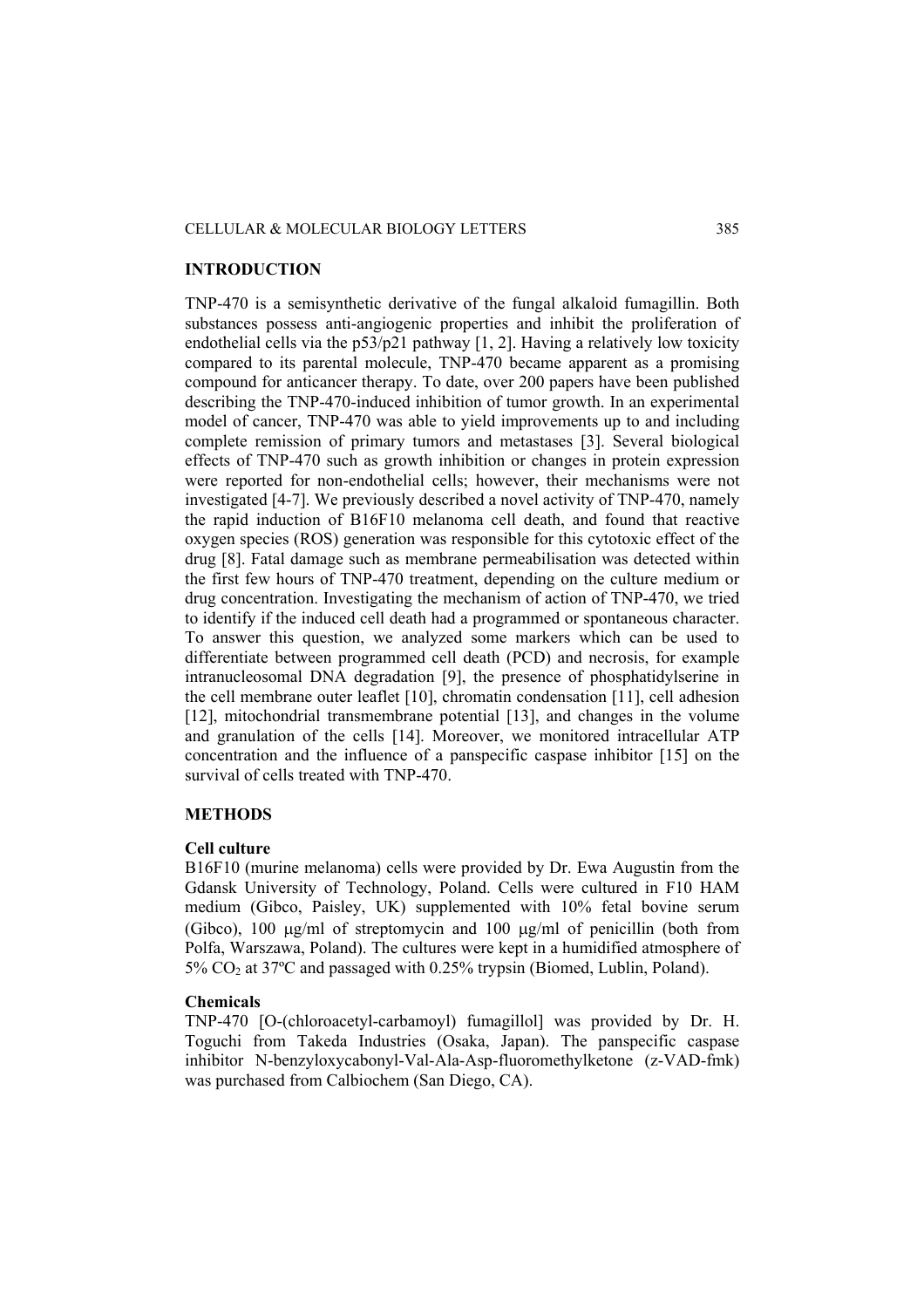# **Cytotoxic assay**

Cells were plated onto 96-well plates  $(2\times10^4$  cells per well) and cultured overnight. On the next day, the medium was removed and the cells were preincubated for 2 h with 25 μM of the caspase inhibitor z-VAD-fmk before suspension in fresh medium. Afterwards, the medium was changed for one containing TNP-470 or TNP-470 plus 25 μM z-VAD-fmk. After 24 h, the medium was removed and a solution containing neutral red (Sigma-Aldrich, Munich, Germany) (1:50 v/v) was added. The cells were incubated for 30 min, washed with Phosphate Buffered Saline (PBS) and lysed with Sorensen buffer (8.04 g of sodium citrate, 20 mM HCl in 50% methanol). Absorbance at 540 nm was measured with a Multiscan 340 microplate reader (Labsystems, Helsinki, Finland).

## **DNA fragmentation assay**

Low molecular weight DNA was eluted via a modified version of a method described elsewhere [16]. For each experimental point,  $2\times10^6$  cells were collected, washed with PBS and fixed with 80% ethanol overnight at -20ºC. Afterwards, cells were centrifuged and suspended in 100 μl of hypotonic lysis buffer (10 mM Tris, 10 mM EDTA, 0.5% [v/v] Triton X-100, pH 8.0). After 1 h incubation at 4ºC, the lysates were centrifuged at 20,000 x g for 30 min. The collected supernatants were treated with RNA-se A (Sigma, St. Louis, USA) for 30 min, followed by similar treatment with proteinase K (Boeringher-Mainheim, Mannheim, Germany). DNA was precipitated with 50% isopropanol, air-dried, and resuspended in an electrophoresis loading buffer. The samples were run in 1% agarose gel with 0.5 μg/ml ethidium bromide.

### **Flow cytometry analyses**

Cells were harvested with trypsin and incubated with TNP-470 in sterile polypropylene tubes (Sarstedt, Numbrecht, Germany) at  $5\times10^5$  cells/tube. The cells had to be harvested first and the experiments performed in the tubes because the trypsinisation of cells previously treated with TNP-470 resulted in total disruption of the cells. For annexinV-FITC/propidium iodide (PI) staining, an Annexin V KIT (Caltag Laboratories, Burlingame, USA) was used according to the manufacturer's guidelines. For the comparison of the mitochondrial transmembrane potential (Δψ), tetramethylrhodamine methyl ester (TMRM) staining was used. The cells were suspended in a total volume of 0.5 ml of 200 nM TMRM (Molecular Probes, Carlsbad, USA) in PBS buffer, and incubated in the dark for 10 min. Samples were analyzed in a Coulter Epics XL cytometer (Beckman Coulter Inc., Buckinghamshire, UK), and the obtained data was analyzed with WinMDI 2.8 software (©Joseph Trotter).

### **Light and fluorescent microscopy**

Cells were seeded onto sterile coverslips one day before the experiment. The next day, the medium was changed for fresh medium containing TNP-470. For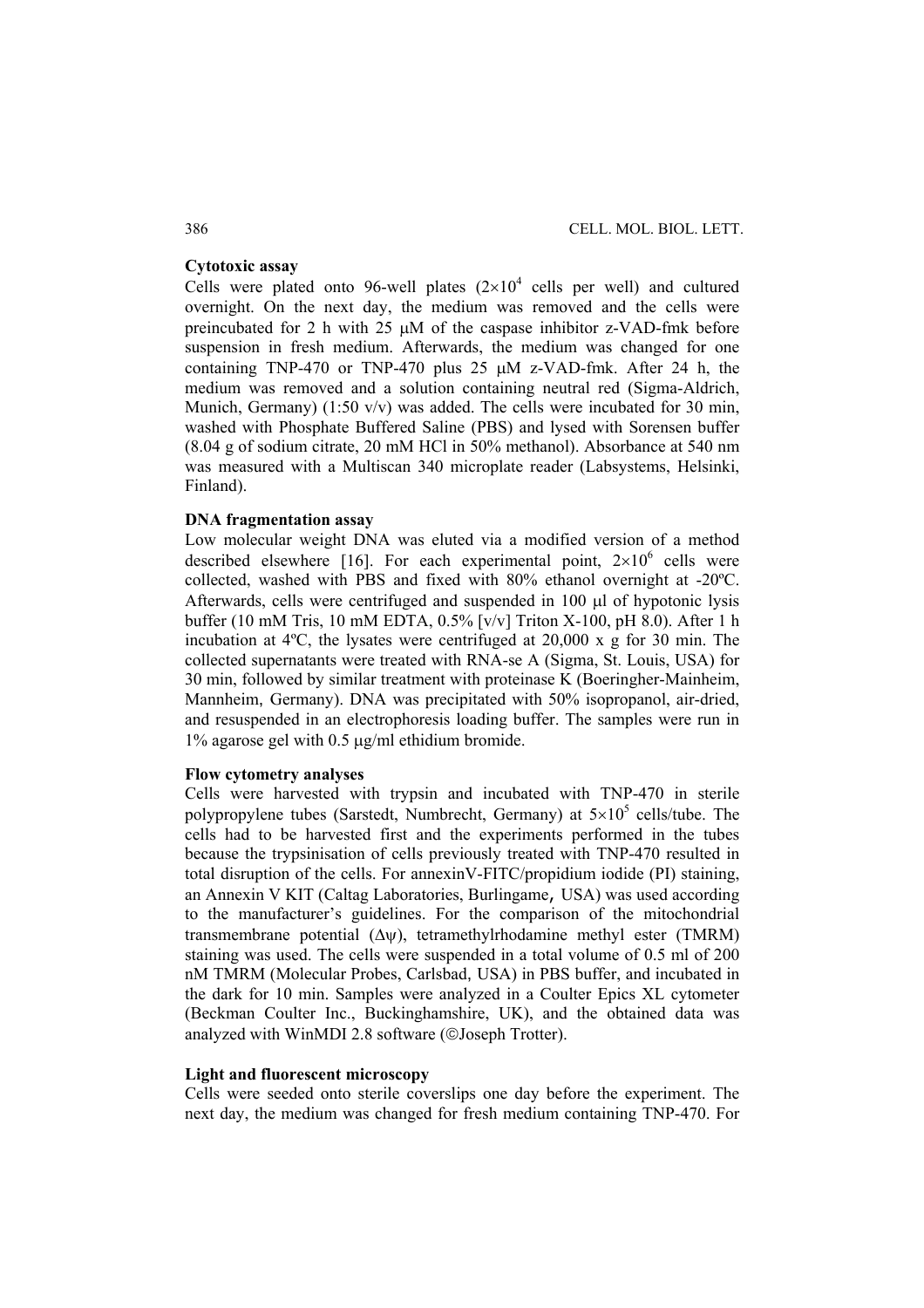positive control PI staining, the cells were permeabilised with cold acetone/methanol 7:3 at -20ºC for 10 min. Coverslips were mounted onto microscope slides containing drops of 50  $\mu$ g/ml PI solution, incubated for 5 min in the dark, and analyzed using a Nikon Eclipse 800 E microscope (Nikon, Kanagawa, Japan). Photographs were recorded on a Hamamastu ORCA digital camera (Hamamatsu, Hamamatsu City, Japan) and analyzed with Lucia 4.5 software (Laboratory Imaging Ltd., Praha, Czech Republic). The same light intensity and time of exposure were applied for every sample.

## **Intracellular ATP measurement**

Measurements of the intracellular ATP concentration were performed using a method described by Smolenski [17]. Cells treated with TNP-470  $(1\times10^{6}$  cells per point) were harvested with trypsin, centrifuged, and suspended in 50 μl of 13% HClO4 (Buch Chemika, Buch, Switzerland). The samples were incubated on ice for 15 min and centrifuged at  $13000 \times g$  for 5 min, and the collected supernatant was neutralized with  $3 M K<sub>3</sub>PO<sub>4</sub> (POCH, Gliwice, Poland)$  up to pH 5-6. The cell extracts were stored at -20ºC until analysis, which was no longer than two weeks later.

# **RESULTS**

Knowing from previous experiments that TNP-470 is able to destroy B16F10 cells in a dose-dependent manner within a short period of time, we analyzed the effects of TNP-470 during the first 3 h of incubation. Propidium iodide staining indicated strong chromatin condensation typical for programmed cell death. TNP-470 was able to permeabilise cells by itself, so no additional permeabilisation was necessary to stain the DNA (Fig. 1). However, the cells did not lose their adhesion to the substratum. Instead, a shrinkage of stress fibers and an increase in granulation were observed. The intranucleosomal DNA degradation pattern, another marker of programmed cell death, also known as the "DNA ladder", was visible at 50 μM and higher concentrations of TNP-470 (Fig 2).

Exposure of phosphatidylserine in the outer leaflet of the cell membrane is associated with apoptosis. Surprisingly, the content of phosphatidylserine detectable on the surface of B16F10 cells decreased with increasing doses of TNP-470. Furthermore, a population of the cells characterized by a high signal for PI and a very low signal for annexin V appeared. This phenotype was not due to cytosol shedding, because the forward scatter (FS) parameter of the cells was not affected by TNP-470 (Fig. 3). On the other hand, the side scatter (SS) was increased, confirming our previous observation of a higher granularity of TNP-470-treated cells (Fig. 3)

In terms of changes in transmembrane mitochondrial potential, we did not observe significant differences between particular concentrations of TNP-470 after 2 h of incubation, while we found a decrease in the TMRM signal when the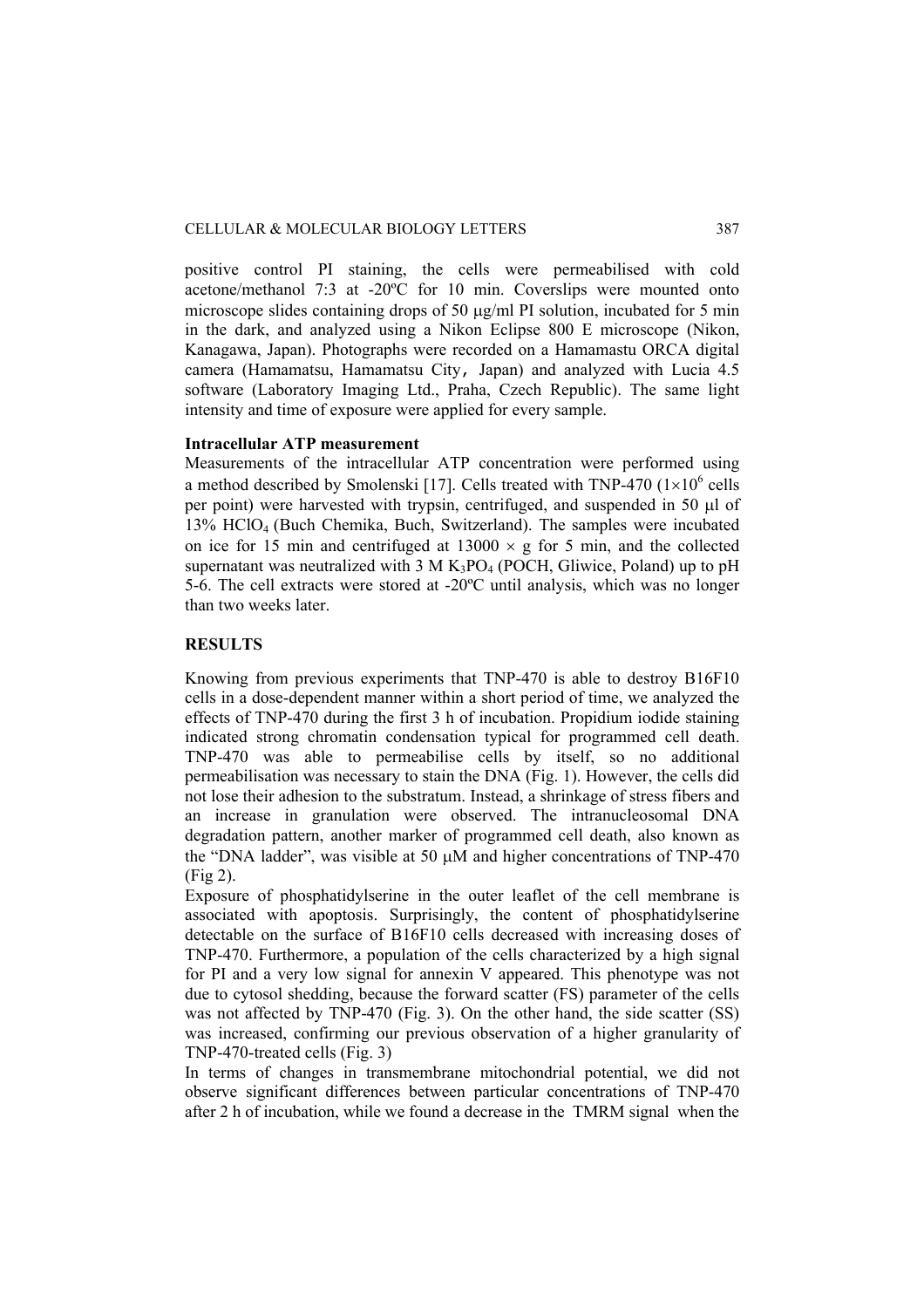

Fig. 1. Left column: photographs of PI-stained cells. Right column: photographs taken under light microscopy; magnification 1000x.



Fig. 2. Lanes contain (from left): DNA marker (MW); an extract of low molecular weight DNA from U937 cells stimulated with 100 U/ml of TNF $\alpha$  for 3 h (positive control); extracts from B16F10 cells stimulated with TNP-470 at various conc.: 0 μM, 25 μM, 50 μM, 100 μM and 200 μM for 3 h.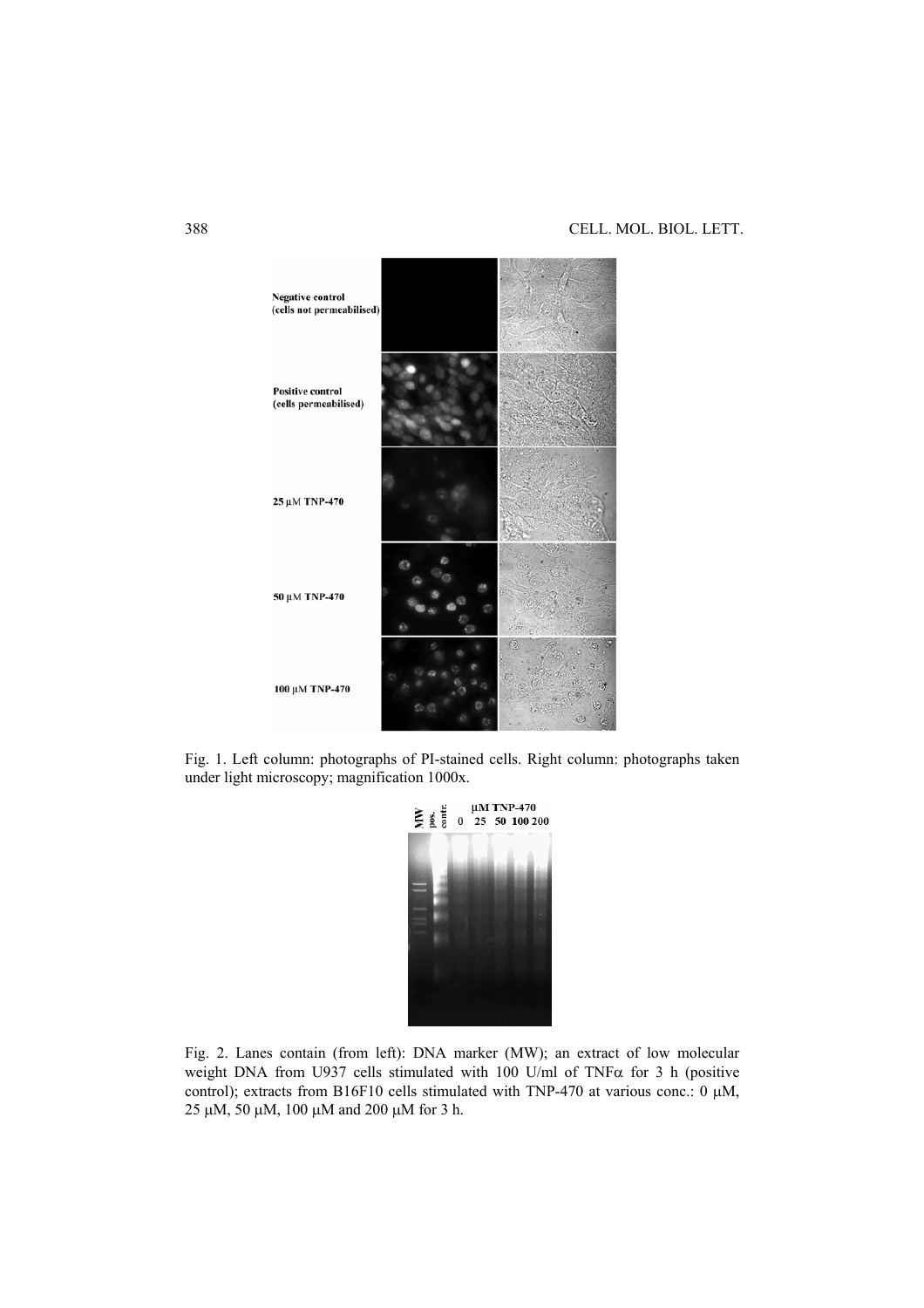

Fig. 3. Left column: density plots of annexin V-FITC signal (AV) vs. PI signal (PI). The density plots are divided into quadrants, and the % of total cell number within each quadrant is indicated. Right column: dot plots of light scatter parameters: forward scatter (FS) vs. side scatter (SS). All values are given in arbitrary units.



Fig. 4. Mitochondrial transmembrane potential was examined in B16F10 cells treated with 25 μM, 50 μM and 100 μM TNP-470 for 2 h. The chemical uncoupler CCCP (100) μM) was used as a positive control.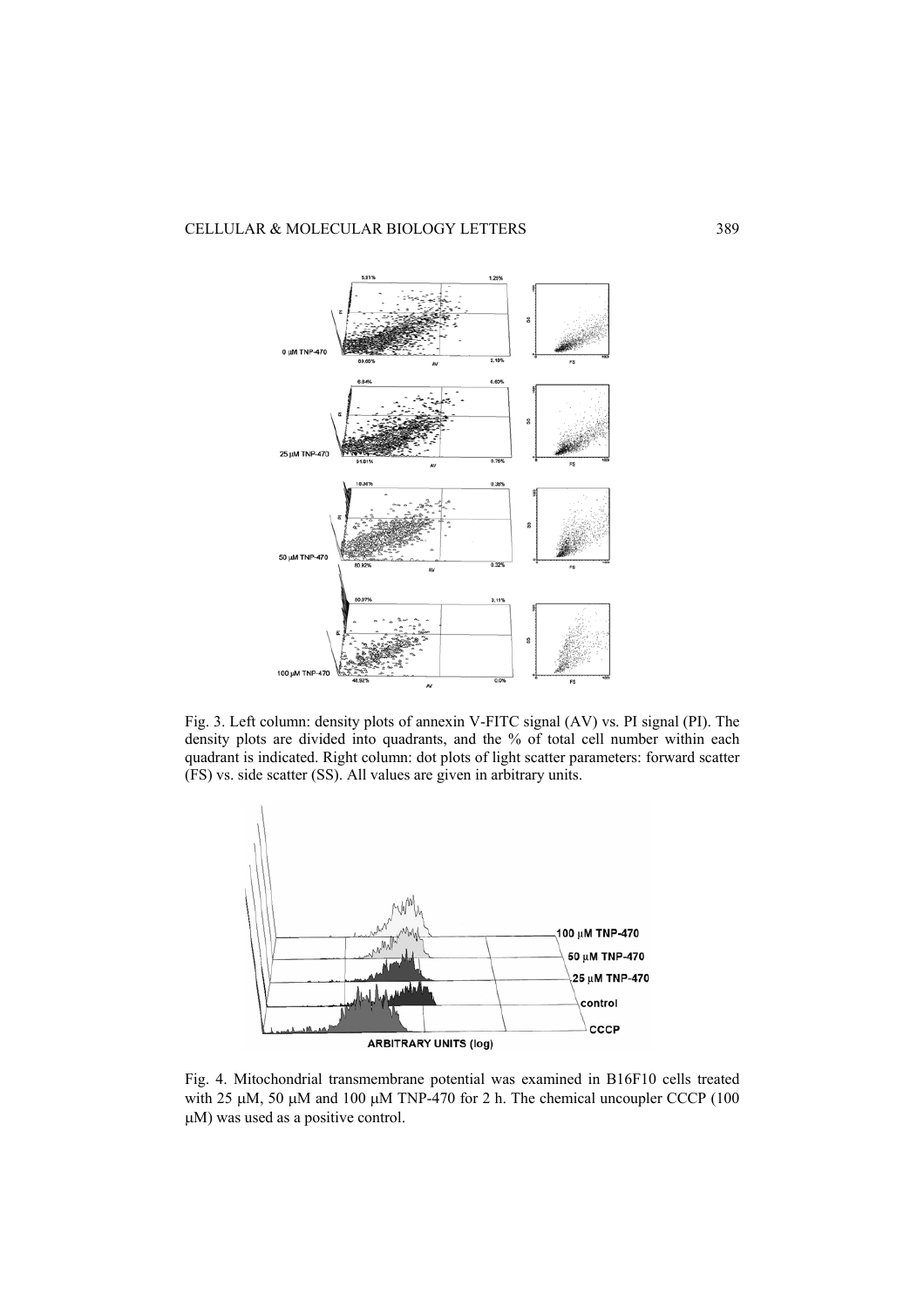

Fig. 5. The intracellular concentration of ATP was estimated via HPLC analysis. Cells treated with TNP-470 for 2 h were lysed, and the ATP content was measured by comparison with the standard. \*indicates  $P < 0.05$ , according to Student's T test for unpaired data.



Fig. 6. Cells were pretreated with 25 μM of the panspecific caspase inhibitor zVAD-fmk and subsequently exposed to TNP-470 in the continued presence of zVAD-fmk for 24 h. Control cells were not treated with the inhibitor.

chemical uncoupler carbonyl cyanide m-chlorophenylhydrazone (CCCP) was used (Fig.  $4$ ).

The intracellular ATP concentration measured after 2 h was at control levels at 50 μM TNP-470, although a significant drop was noticed at 100 μM TNP-470 (Fig. 5). Finally, we performed a 24-h cytotoxic assay, during which cells were first preincubated with the panspecific caspase inhibitor z-VADfmk, and afterwards treated with TNP-470 in the continued presence of the inhibitor. However, we saw no protective effect of z-VADfmk, even at low concentrations of TNP-470 (Fig. 6).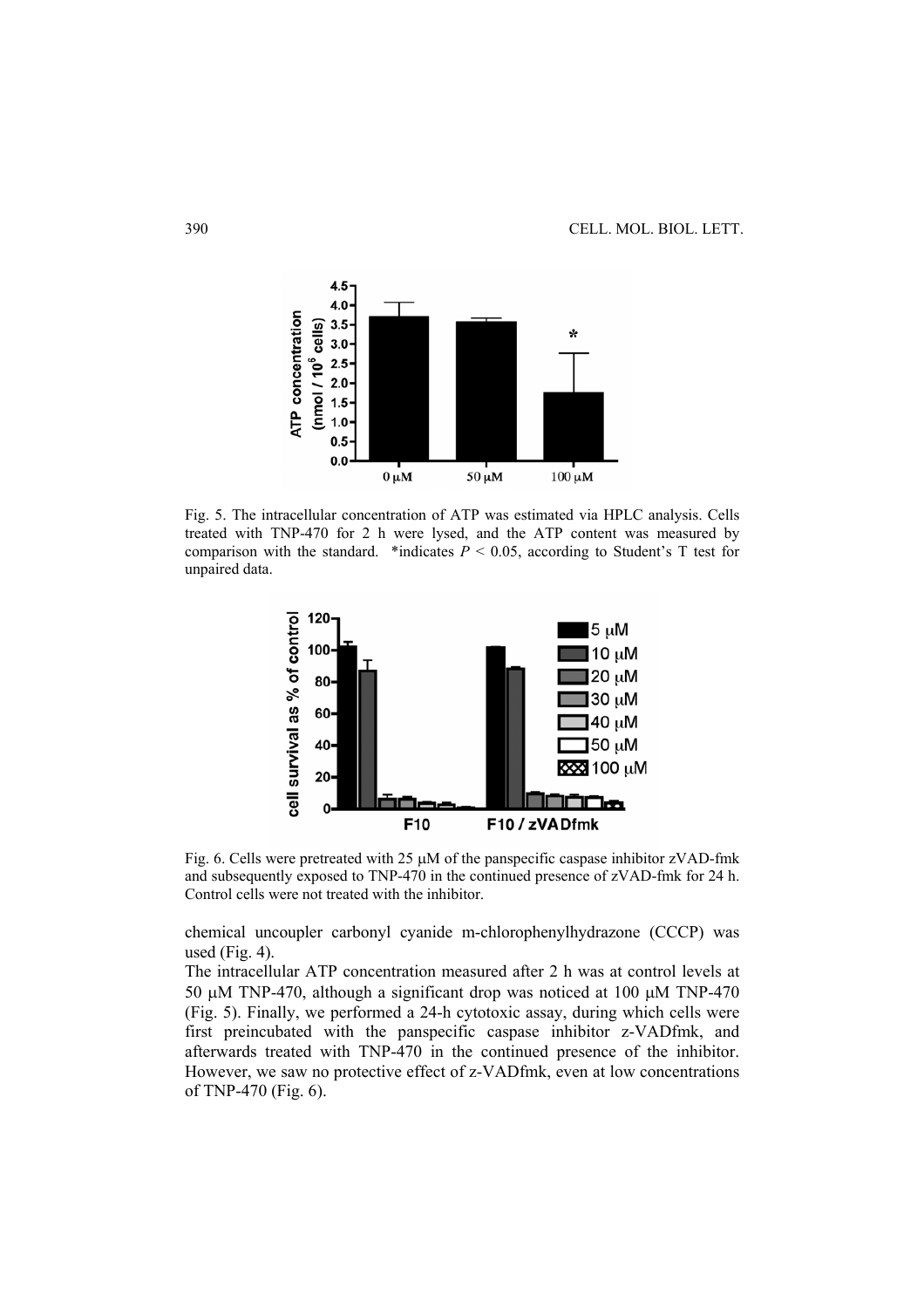## CELLULAR & MOLECULAR BIOLOGY LETTERS 391

#### **DISCUSSION**

Programmed cell death acts as a "security gateway" for multicellular organisms. It protects the local environment from inflammatory processes which could occur in the case of uncontrolled release of cellular contents. There are some physiological situations when programmed cell death is necessary (e.g. in the development of the nervous system, in the functioning of the immune system, in spermatogenesis), and these events proceed via a pathway of apoptosis. This kind of cell decay can also be induced by some physical stimuli such as irradiation, hypoxia, cell-cell contact, soluble biomolecules and xenobiotics. The existence of death receptors, regulatory proteins, and specific cascades of proteases dedicated to apoptosis suggests that, in spite of the ATP consumption involved, programmed cell death is beneficial for living organisms [reviewed in 18-20]. Later researchers distinguished several patterns of programmed cell death (PCD) other than classical apoptosis, e.g. autophagy, paraptosis, dark cell death, apoptosis-like PCD, necrosis-like PCD and caspase-independent apoptosis [21]. These PCD modes can share some of the markers of classical apoptosis.

We previously showed that TNP-470 could induce the rapid cell death of B16F10 melanoma cells *in vitro*. Looking at the cell death pattern, we found two evident markers of PCD, namely chromatin condensation and intranucleosomal DNA degradation. However, while the loss of adhesion is a characteristic feature of apoptosis *in vitro* [12, 22] and was shown for apoptotic B16F10 cells [23], we found that the dead cells already permeabilised by TNP-470 were still attached to the substratum. Intranucleosomal degradation of DNA during apoptosis is performed by a set of controllable endonucleases [24]. These enzymes cleave dsDNA at accessible sites between nucleosomes, resulting in the generation of DNA fragments of c. 180 bp in length. Multiple-length repeats of such fragments give a characteristic "DNA ladder" pattern. Since we detected this pattern at 50 μM and higher concentrations of TNP-470, we hypothesized that an apoptotic pathway might have been initiated. Treatment of B16F10 cells with 100 μM of TNP-470 for 2 h resulted in a 2-fold drop in intracellular ATP levels, whereas at the same point in time, 50  $\mu$ M of TNP-470 had not significantly affected ATP concentration. While apoptosis and other PCD are endergonic processes, a lack of ATP can disrupt the programmed cell death scenario and cause a switch to necrosis [25]. Also, under our experimental conditions, we were not able to detect elevated phosphatidylserine content with annexin V staining, but rather noticed the reverse effect. In attempting to explain this, we could exclude the possibility of cytosolic shedding from our light scattering data. Two alternative explanations can be proposed: massive disintegration of the membrane, which generally lowers the content of phosphatidylserine, or lipid peroxidation induced by ROS, which affects annexin V binding. With regard to the second explanation, some reports claim that phosphatidylserine is more vulnerable to peroxidation than other phospholipids [26-27]. In addition, there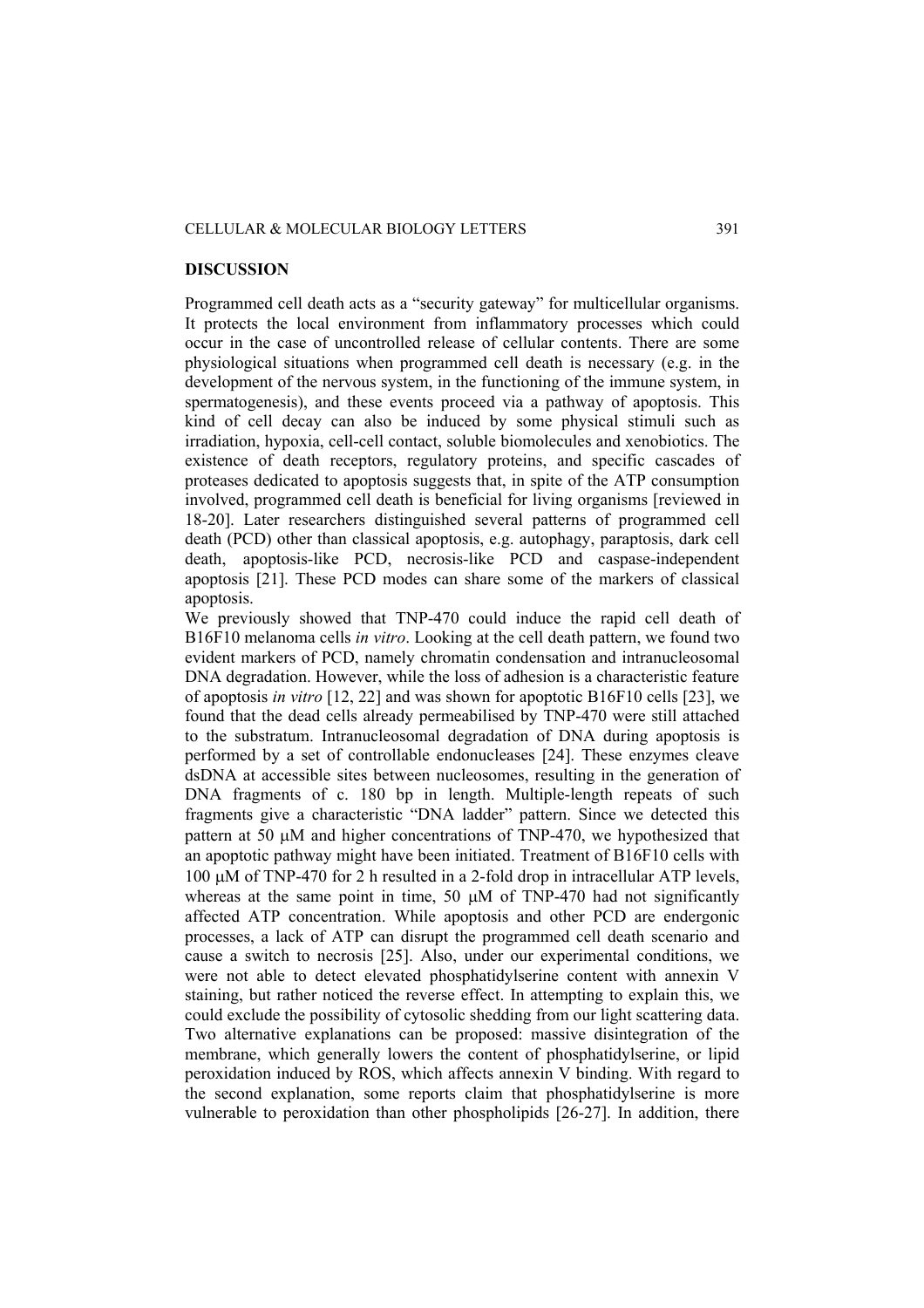were no significant changes in the transmembrane mitochondrial potential in the cells treated with TNP-470. Similarly, we could not detect any protective effect of the panspecific caspase inhibitor. These results suggest that TNP-470-induced cell death does not occur through classical apoptosis or other PCD alone.

The occurrence of both necrosis and apoptosis after TNP-470 application was already shown using the rat liver metastasis model by Ahmed *et al.* [28]. However, this data was collected from *in vivo* experiments, and the systemic but not local action of TNP-470 on tumor liver metastases was being studied. Apoptosis and necrosis are common features of many tumor nodules. In fastgrowing solid tumors, there is a certain ratio of proliferation to cell death, which can be modulated by external factors like angiogenesis and inflammation [29]. TNP-470 applied systemically exerts an anti-angiogenic effect and can contribute to hypoxia in fast-growing tumors, which cause programmed or spontaneous cell death. The authors postulated exactly such a mechanism as an explanation of their findings. So, the effect of TNP-470 presented there was not direct, but mediated by the systemic response. In our study, we analyzed the direct effect of TNP-470 on melanoma cells and thus excluded any additional influence of the tumor microenvironment.

Taken together, our results are similar to other data concerning the influence of ROS generators on cell death. Menadione, which generates superoxide radicals, can induce both apoptosis and necrosis. Shortly after menadione is added, the apoptotic phenotype prevails over the necrotic phenotype, but at longer incubation times this tendency reverses [30]. At a certain point, the same cell exhibits both apoptotic and necrotic markers [31]. As in our study, application of z-VADfmk did not protect from death even cells in a very early apoptotic state, whereas N-acetylcysteine did. Moreover, a peroxynitrite-generating agent was described to cause apoptosis or necrosis, depending on the dose [32]. Again, in accordance with our TNP-470 experiments described elsewhere [8], cell death was still induced when the ROS generator had been eliminated long prior to the cell membrane becoming permeable.

In conclusion, substances that have the ability to generate ROS are able to induce cell death with mixed features of PCD and necrosis. However, necrosis seems to be the ultimate mode of death. Therefore, we postulate that shortly after the first appearance of ROS, some PCD pathways are activated but then, due to the constantly induced and increasing damage, it is not possible for the cells to control these processes to their conclusion. Thus, the inhibition of apoptotic executive pathways is not enough to protect these cells from death. Effective protection can be achieved only via the application of antioxidants acting on the primary cause of damage, which is ROS generation.

**Acknowledgments.** This project was supported by the Polish State Committee for Scientific Research grant No. 6 P04A 017 21 (to J.B.).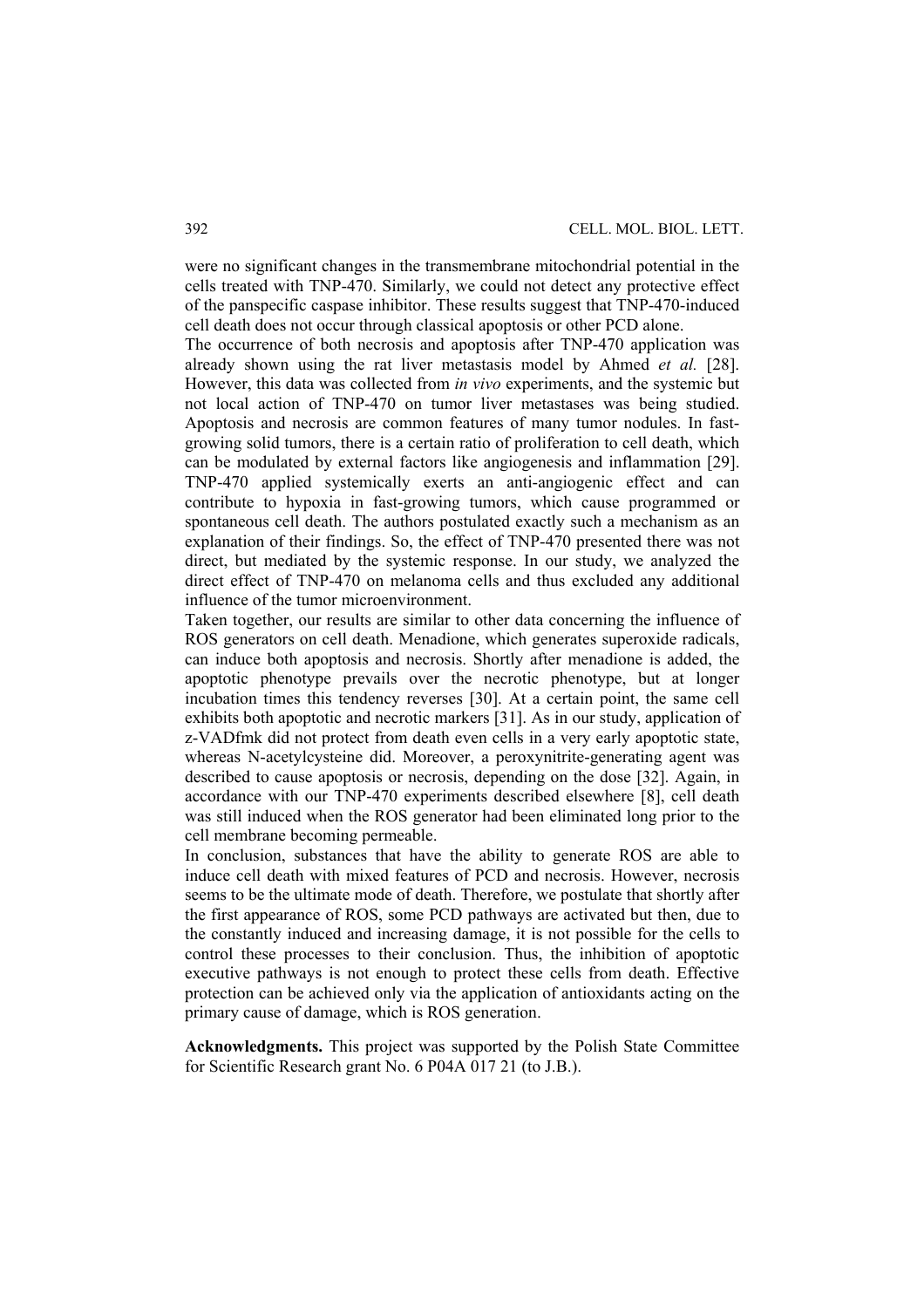### **REFERENCES**

- 1. Ingber, D., Fujita, T., Kishimoto, S. Sudo, K., Kanamaru, T., Brem, H. and Folkman J. Synthetic analogues of fumagillin that inhibit angiogenesis and suppress tumor growth. **Nature** 348 (1990) 555-557.
- 2. Zhang, Y., Griffith, E.C., Sage, J., Jacks, T. and Liu, J.O. Cell cycle inhibition by the anti-angiogenic agent TNP-470 is mediated by p53 and p21WAF1/CIP1. **Proc. Natl. Acad. Sci. USA** 97 (2000) 6427-6432.
- 3. Mysliwski, A., Koszalka, P., Bigda, J. and Szmit, E. Complete remission of Bomirski Ab amelanotic melanoma in hamsters treated with the angiogenesis inhibitor TNP-470. **Neoplasma** 49 (2002) 319-322.
- 4. Koyama, H., Nishizawa, Y., Hosoi, M., Fukumoto, S., Kogawa, K., Shioi, A. and Morii H. The fumagillin analogue TNP-470 inhibits DNA synthesis of vascular smooth muscle cells stimulated by platelet-derived growth factor and insulin-like growth factor-I. Possible involvement of cyclin-dependent kinase 2. **Circ. Res.** 79 (1996) 757-764.
- 5. Fan, Y.F., Huang, Z.H. and Nie, J. Effect of TNP-470 on rat vascular smooth muscle cell growth and cell cycle. **Di Yi Jun Yi Da Xue Xue Bao** 22 (2002) 325-329.
- 6. Yanase, T., Tamura, M., Fujita, K., Kodama, S. and Tanaka, K. Inhibitory effect of angiogenesis inhibitor TNP-470 on tumor growth and metastasis of human cell lines *in vitro* and *in vivo*. **Cancer Res.** 53 (1993) 2566-2570.
- 7. Sedlakova, O., Sedlak, J., Hunakova, L., Jakubikova, J., Duraj, J., Sulikova, M., Chovancova, J. and Chorvath B. Angiogenesis inhibitor TNP-470: cytotoxic effects on human neoplastic cell lines. **Neoplasma** 46 (1999) 283- 289.
- 8. Okroj, M., Kamysz, W., Slominska, E.M., Mysliwski, A. and Bigda, J. A novel mechanism of action of fumagillin analogue, TNP-470 in B16F10 murine melanoma cell line. **Anti-Cancer Drugs** 16 (2005) 817-823.
- 9. Gong, J., Traganos, F. and Darzynkiewicz, Z. A selective procedure for DNA extraction from apoptotic cells applicable for gel electrophoresis and flow cytometry. **Anal. Biochem.** 218 (1994) 314-319.
- 10. Vanags, D.M., Porn-Ares, M.I., Coppola, S., Burgess, D.H. and Orrenius, S. Protease involvement in fodrin cleavage and phosphatidylserine exposure in apoptosis. **J. Biol. Chem.** 271 (1996) 31075-31085.
- 11. Walker, N.I., Harmon, B.V., Gobe, G.C. and Kerr, J.F. Patterns of cell death. **Methods Achiev. Exp. Pathol.** 13 (1988) 18-54.
- 12. Alimenti, E., Tafuri, S., Scibelli, A., D'Angelo, D., Manna, L., Pavone, L.M., Belisario, M.A. and Staiano, N. Pro-apoptotic signaling pathway activated by echistatin in GD25 cells. **Biochim. Biophys. Acta** 1693 (2004) 73-80.
- 13. Mayer, B. and Oberbauer, R. Mitochondrial regulation of apoptosis. **News Physiol. Sci.** 18 (2003) 89-94.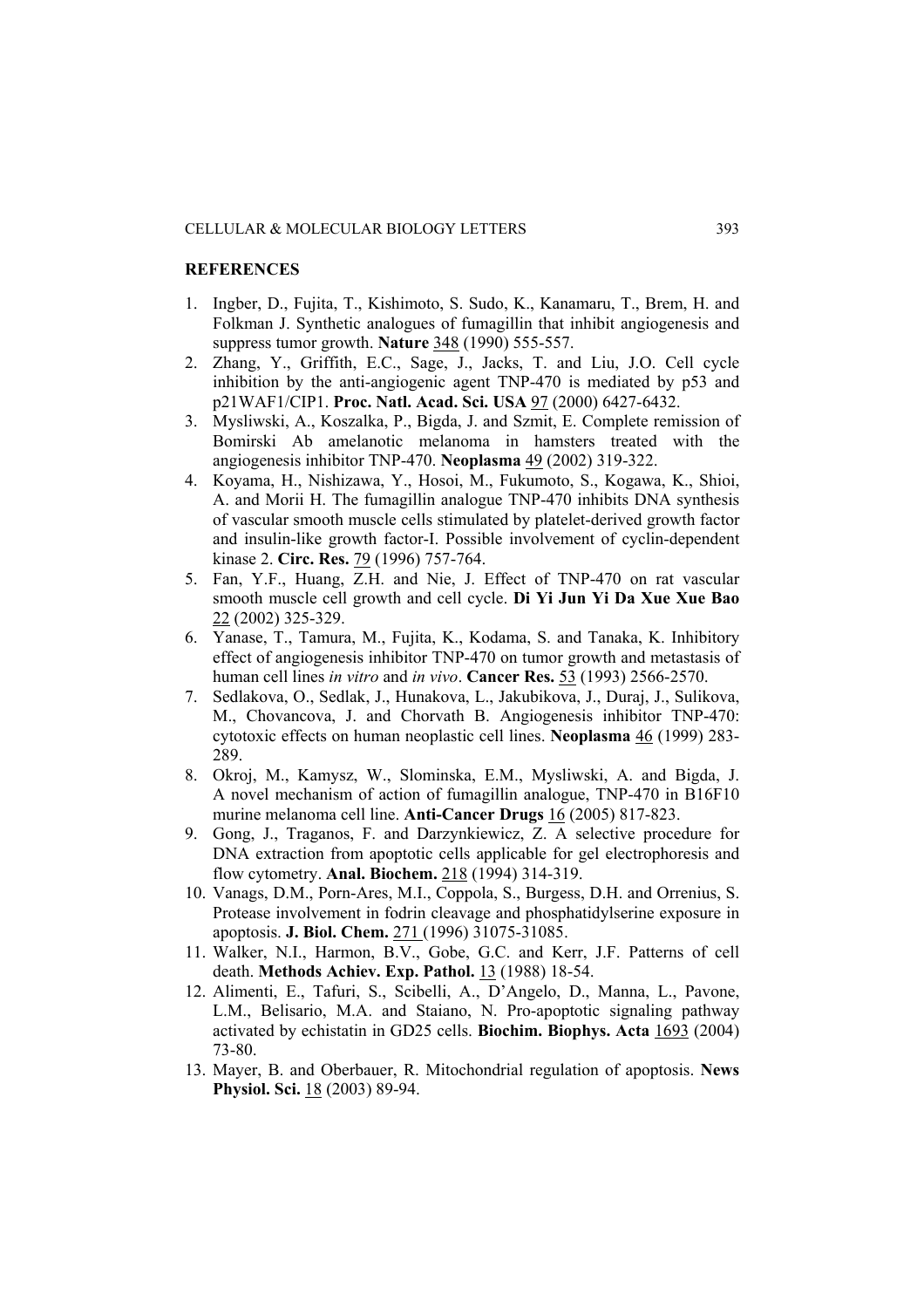- 14. Darzynkiewicz, Z., Bruno, S., Del Bino, G., Gorczyca, W., Hotz, M.A., Lassota, P. and Traganos, F. Features of apoptotic cells measured by flow cytometry. **Cytometry** 13 (1992) 795-808.
- 15. Cohen, G.M. Caspases: the executioners of apoptosis. **Biochem. J.** 326 (1997) 1-16.
- 16. Zhou, H.R., Lau, A.S. and Pestka, J.J. Role of double-stranded RNAactivated protein kinase R (PKR) in deoxynivalenol-induced ribotoxic stress response**. Toxicol. Sci.** 74 (2003) 335-344.
- 17. Smolenski, R.T., Lachno, D.R., Ledingham, S.J. and Yacoub, M.H. Determination of sixteen nucleotides, nucleosides and bases using highperformance liquid chromatography and its application to the study of purine metabolism in hearts for transplantation. **J. Chromatogr.** 527 (1990) 414- 420.
- 18. Bright, J. and Khar, A. Apoptosis: programmed cell death in health and disease. **Biosci. Rep.** 14 (1994) 67-81.
- 19. Alison, M.R. and Sarraf, C.E. Apoptosis: a gene-directed programme of cell death. **JR. Coll. Physicians Lond.** 26 (1992) 25-35.
- 20. Rudin, C.M. and Thompson, C.B. Apoptosis and disease: regulation and clinical relevance of programmed cell death. **Annu. Rev. Med.** 48 (1997) 267-281.
- 21. Leist, M. and Jaattela, M. Four deaths and a funeral: from caspases to alternative mechanisms*.* **Nat. Rev. Mol. Cell Biol.** 2 (2001) 589-598.
- 22. Mgbonyebi, O.P., Russo, J. and Russo, I.H. Roscovitine induces cell death and morphological changes indicative of apoptosis in MDA-MB-231 breast cancer cells. **Cancer Res.** 59 (1999) 1903-1910.
- 23. Wei, S.J. S- and G2-phase cell cycle arrests and apoptosis induced by ganciclovir in murine melanoma cells transduced with herpes simplex virus thymidine kinase*.* **Exp. Cell Res.** 241 (1998) 66-75.
- 24. Widlak, P. and Garrard, W.T. Discovery, regulation, and action of the major apoptotic nucleases DFF40/CAD and endonuclease G. **J. Cell. Biochem.** 94 (2005) 1078-1087.
- 25. Leist, M., Single, B., Naumann, H., Fava, E., Simon, B., Kuhnle, S. and Nicotera, P. Inhibition of mitochondrial ATP generation by nitric oxide switches apoptosis to necrosis. **Exp. Cell Res.** 249 (1999) 396-403.
- 26. Shvedova, A.A., Tyurina, J.Y., Kawai, K., Tyurin, V.A., Kommineni, C., Castranova, V., Fabisiak, J.P. and Kagan, V.E. Selective peroxidation and externalization of phosphatidylserine in normal human epidermal keratinocytes during oxidative stress induced by cumene hydroperoxide. **J. Invest. Dermatol.** 118 (2002) 1008-1018.
- 27. Ritov, V.B., Banni, S., Yalowich, J.C., Day, B.W., Claycamp, H.G., Corongiu, F.P. and Kagan, V.E. Non-random peroxidation of different classes of membrane phospholipids in live cells detected by metabolically integrated cis-parinaric acid. **Biochim. Biophys. Acta** 1283 (1996) 127-140.